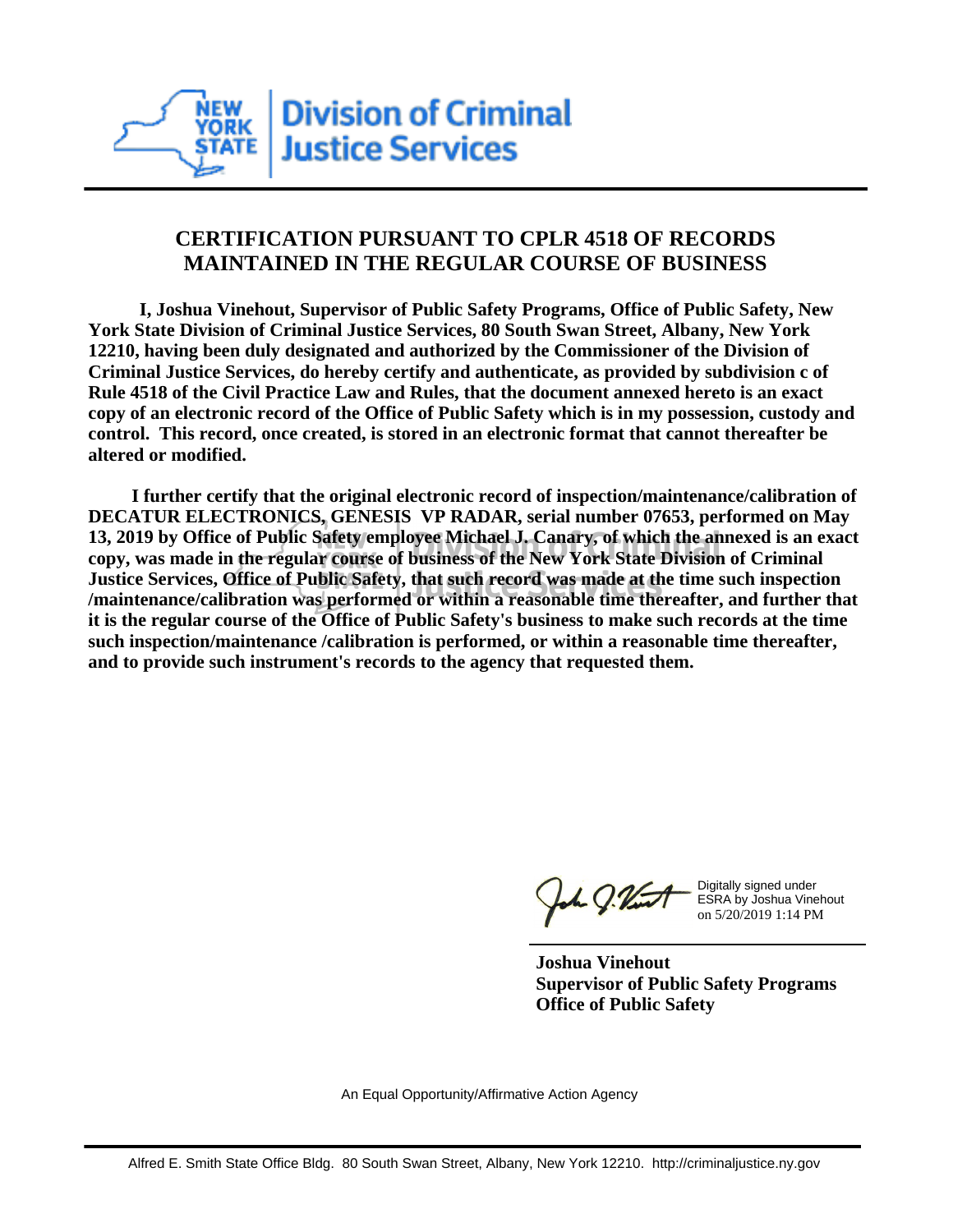## **RADAR RECORD OF INSPECTION / MAINTENANCE / CALIBRATION**

## **Name of Submitting Agency: Stony Point Town Police Department Manufacturer: DECATUR ELECTRONICS Model: GENESIS VP Date: May 13, 2019 Serial Number: 07653**

 **I hereby certify that DECATUR ELECTRONICS RADAR, model GENESIS VP, serial number 07653/ / N/A / / N/A, has been calibrated using standards whose accuracies are established by the National Bureau of Standards, or have been derived by the ratio type of self calibration techniques. Calibration has been effected by controlled tests performed on the date indicated above.**

| <b>Test No</b> | <b>Internal Standard</b>                   | <b>Test Result</b> |
|----------------|--------------------------------------------|--------------------|
|                | 60 MPH                                     | 60 MPH             |
| <b>Test No</b> | <b>Certification Standard (Stationary)</b> | <b>Test Result</b> |
|                | 77 MPH                                     | 77 MPH             |
|                | 33 MPH<br><b>YORK</b>                      | <b>33 MPH</b>      |
| <b>Test No</b> | <b>Certification Standard (Moving)</b>     | <b>Test Result</b> |
|                | N/A MPH                                    | N/A MPH            |
|                | N/A MPH                                    |                    |

**Turning Fork Certification / Date of Certification: May 13, 2019**

| <b>Serial Number</b> | Frequency | <b>Test Result</b> |
|----------------------|-----------|--------------------|
|                      | 87        |                    |

**The above stated tuning fork has been tested and found to oscillate at 5588 Hertz. It will cause a calibration signal of 77 MPH when used with a Doppler traffic radar operating at 24,150 Mhz.**

| <b>Serial Number</b> | Frequency | <b>Test Result</b> |
|----------------------|-----------|--------------------|
| 219946               | 2391 HZ   | 33 MPH             |

**The above stated tuning fork has been tested and found to oscillate at 2391 Hertz. It will cause a calibration signal of 33 MPH when used with a Doppler traffic radar operating at 24,150 Mhz.**

 **I further certify that the entries made in these records were made at the time that the inspection /maintenance/calibration of the above identified RADAR was performed, or within a reasonable time thereafter.**

 *page 1 of 2* 

Digitally signed under ESRA by Michael J. Canary on 5/13/2019 12:41 PM

**Michael J. Canary Highway Safety Equipment Technician Office of Public Safety**

**\_\_\_\_\_\_\_\_\_\_\_\_\_\_\_\_\_\_\_\_\_\_\_\_\_\_\_\_\_\_\_\_\_\_\_\_\_**